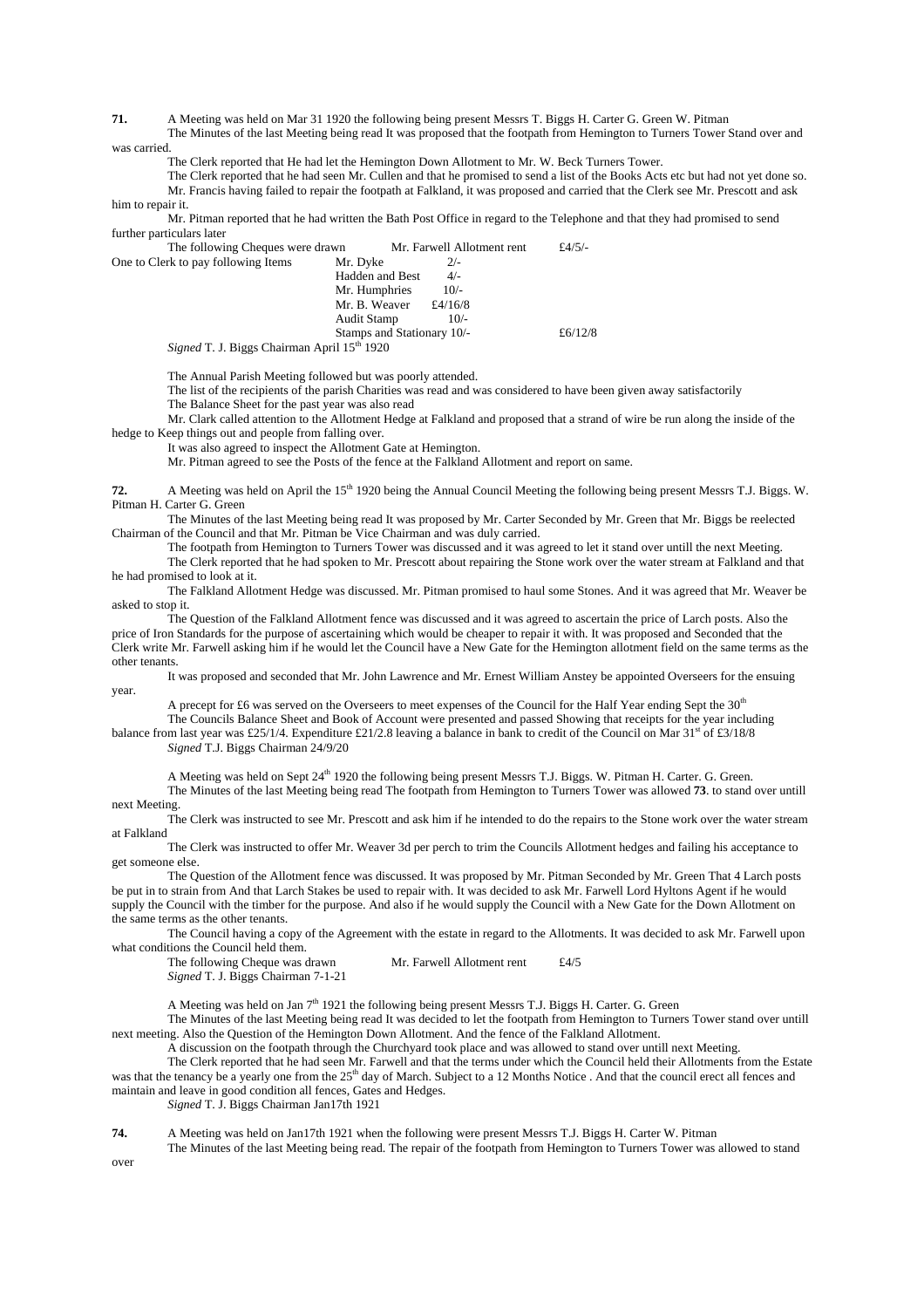The clerk was instructed to ascertain if the Council could give notice to give up the Hemington allotment field as it was not now let in the Interest of the Cottagers

The Clerk was requested to see what posts and Stakes would be required to repair the fence after the Falkland Allotment Field and to see Mr. Farwell in regard to his supplying them

The footpath through the churchyard was discussed but as it had not been inspected was allowed to stand over.

The footpath from Hemington to Hardington was allowed to stand over untill *(sic*) after it had been inspected

The Question of the stiles was discussed and it was decided that the Clerk see Mr. Richards and ask him to repair the footbridge in Bouffees.

It was proposed by Mr. Biggs seconded by Mr Carter that Mr Pitman be appointed Overseer to fill the vacancy caused by Mr Anstey Overseer having left the Parish.

The following Cheque was drawn. One to Mr. Abraham to pay following Items

Mr. Weaver for Footpaths £1/18/6

Mr. Weaver Trimming Hedges 16/- £2/14/6

*Signed* T. J. Biggs Chairman March 22nd 1921

A Meeting was held on Mar 22<sup>nd</sup> 1921 the following being present Messrs T. J. Biggs W. Pitman. G. Green. H. Carter. F. Weaver The Minutes of the Last Meeting being read It was decided to let the footpath from Hemington to Turners Tower stand over It was proposed by Mr. Weaver Seconded by Mr. Carter that twelve months notice be given Mr. Farwell Agent to The Lord

Hylton to give up possession of the Allotment field situated on Hemington Down on or before Mar 25<sup>th</sup> 1922.

It was also proposed and seconded that twelve months notice be given Mr. W. Beck to give up the said Allotment on the same

date.<br>75. **75.** The clerk reported that he had seen Mr. Farwell and that he was willing to supply the council with what posts and stakes they required

A Letter was also read from Mr. Farwell stating that the posts and stakes were now ready and that the Council could have same. Also enclosing Account for them of £3/10/-

It was reported that the footpath through the Churchyard had been trimmed.

Mr. Pitman agreed to fetch the posts and stakes and also to see Mr. T. Chambers in regard to putting them in.

The clerk reported that Mr. Richards had promised to repair the Bridge in Bouffus.

A Letter was read from Postmaster at Bath stating that it was proposed to alter the time of the Evening delivery and collection of Letters for Hemington to one hour earlier. And asking if the Council would have any objection to the Alteration.

The clerk was instructed to write and say that the Council had no objection

A Letter was also read from the Ministry of Health in regard to Allotments and compensation for disturbance under certain conditions.

The Question of the erection of a Direction post on Hemington Down at the entrance of the road leading to Hemington. And also one at the cross roads at the bottom of Three Mile Hill leading to Ruckley Ford Hemington and Falkland was discussed.

It was proposed and seconded that the Clerk write a letter to the Rural Council asking them if they would kindly erect them.

A Letter was read from the County Agricultural Commi ttee in regard to Local Industries etc and was allowed to lie on the table. The following Cheques were drawn Mr. Farwell Allotment Rent £4/5/-

| Mr Abraham to pay following Items                     | Mr. Humphries              | $10/-$ |           |
|-------------------------------------------------------|----------------------------|--------|-----------|
|                                                       | Audit Stamp                |        |           |
|                                                       | Stamps and Stationary 10/- |        | £ $1/5/-$ |
| $C: \ldots I$ T I D: $\ldots$ Chainman Oth Annil 1001 |                            |        |           |

Signed T. J. Biggs Chairman 8<sup>th</sup> April 1921

The Annual Parish Meeting was held on Mar 31<sup>st</sup> and was very poorly attended A List of the recipients of the Parish Charity was read. Also the Balance sheet and yearly Accounts of the Council And was considered very satisfactory

**76.** The Annual Council Meeting was held on April the 8<sup>th</sup>. The following were present Messrs T.J. Biggs F. Weaver H. Carter.

The Minutes of the Last Meeting being read It was proposed by Mr. Weaver Seconded by Mr. Carter that Mr. Biggs be reelected Chairman of the Council and that Mr. Pitman be Vice Chairman and was duly Carried.

The Clerk reported that he had received a letter from Mr Farwell acknowledging receipt of the Councils notice to give up the Allotment Field

A letter was read from the Agricultural Committee asking for a reply to the one sent before. It was decided to take no action. Mr Pitman stated that he had fetched the Stakes and posts from Kilmersdon

The Clerk stated that he had received a letter from the Postmaster at Bath stating that the alteration in the time of the collection and delivery of letters commence on April the  $11<sup>th</sup>$ .

It was stated that the Rural District Council had nothing to do with the erection of Direction posts but that it was the duty of the County Council and that Mr Button Councillor was going to bring it forward at the county Council.

The Clerk stated that he had written to Mr. Payne calling his attention to the obstruction to the footpath to Hardington but had not yet had a reply.

It was proposed by Mr Weaver Seconded by Mr. Carter that Mr John Lawrence and Mr W. H. Pitman be reappointed Overseers for the ensuing year

It was proposed by Mr Carter Seconded by Mr Weaver that a precept for £13 be served on the overseers

The Councils Balance Sheet and Book of Account were presented and passed Showing that the Receipts for the year including Balance from last year was £21/1/- And that the expenditure was £12/9/6 leaving a Balance in Bank on Mar 31<sup>st</sup> to credit of Council of £8/11/6

It was decided that the Council meet at the Allotment field to inspect the present fence and decide the best way to put up the wire and posts.

The following Cheques were drawn Mr Farwell Stakes and posts £3 Hadden and Best Notices 15/- £3/15/-*Signed* T. J. Biggs July 11<sup>th</sup> 1921 Chairman

**77.** A Meeting was held on July 11<sup>th</sup> the following being present Messrs T. J. Biggs H. Carter. W. H. Pitman. G. Green

The Minutes of the last Meeting being read The Clerk reported that Mr. Payne had removed the obstruction from the footpath leading to Hardington.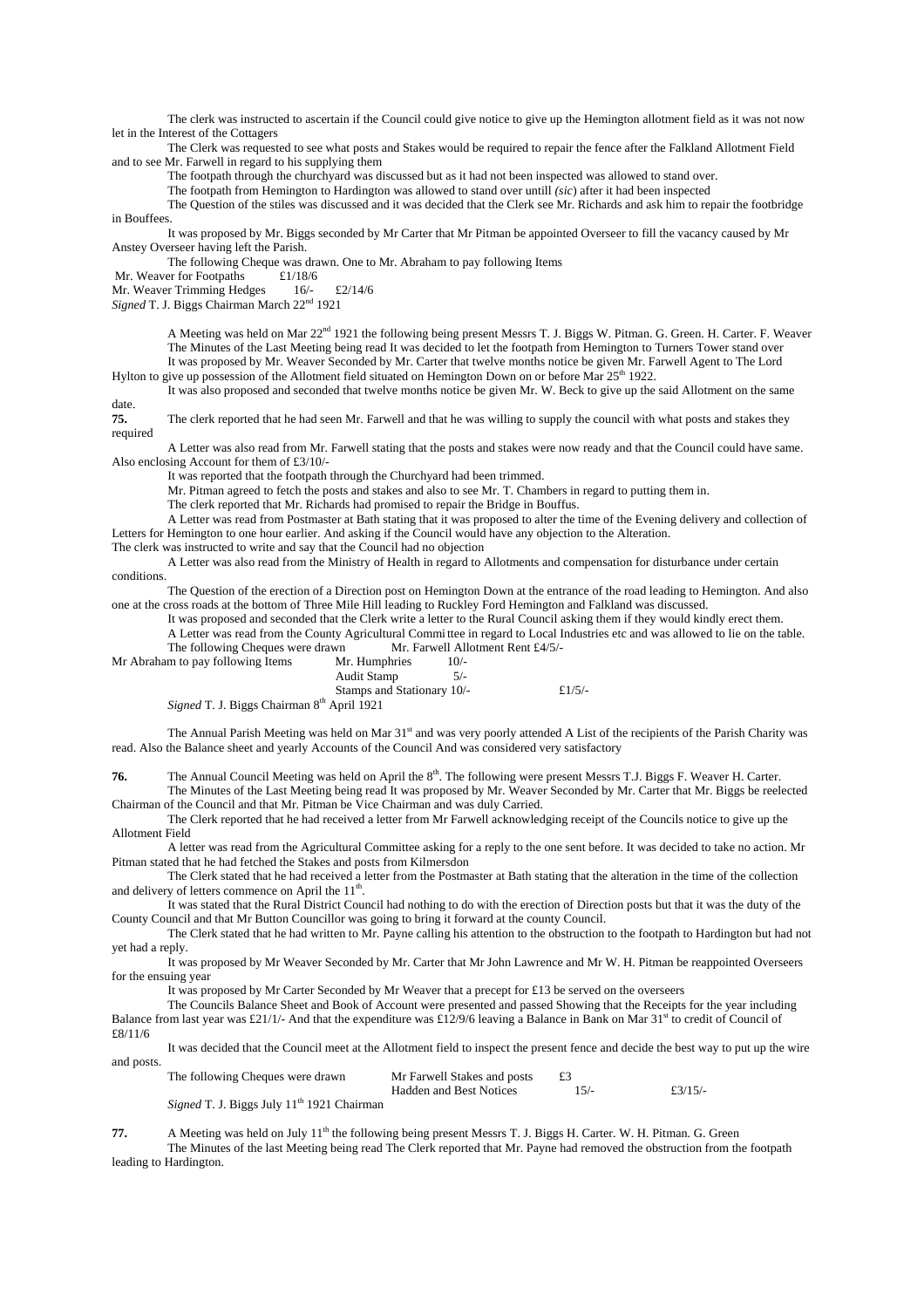It was decided to trim the bushes back from the footpath through Hollowpit Lane. Also to trim the Allotment Hedges at the Falkland Allotment.

It was decided to write Mr. Masters asking him to Cut back the Hedge as it was overhanging the footpath through Three Cornered Sleight.

The Clerk was instructed to get someone to repair the footbridge in little slough at Falkland. Also to see Mr Richards in regard to repairing the Hemington Allotment field gate.

The following Cheques were drawn Mr Abraham for following Items  $£1/10/2$ 

Mr Chambers  $\frac{f1}{10}$ -<br>Mr Weaver 6/-

Mr Weaver  $6/ 6/2$ 

*Signed* T. J. Biggs Chairman Sep 19th 1921

A Meeting was held on Sept 19<sup>th</sup> the following being present Messrs T.J. Biggs H. Carter F. Weaver.

The Minutes of the Last Meeting being read It was reported that Mr Masters had not yet Cut the Hedge in 3 Cornered Sleight And the Clerk was requested to write him again asking him to do so.

The Clerk reported that the footbridge at Falkland had been repaired. Also the Allotment Gate.

A Letter was read from the Postmaster at Bath asking if the Council had any objection to the Morning delivery of Letters being delivered an half Hour Later during the winter months The clerk was requested to inform the Postmaster that the Council had no objection to the Change.

A Letter was read from the Ammerdown Estate Office asking that the council fetch the posts and Stakes for the Hemington Down Allotment field. It was proposed and seconded that Mr Ludwell Terry Hill be asked to fetch them.

It was decided to Cut the Hedge After the Hemington Down Allotment field.

The Clerk reported that he had received Notice from Mr Sargent and Mr Botwell giving up their Allotment Land on Mar 25<sup>th</sup> 1922.

**78.** The Clerk reported that the drain under the footpath in Little Slough Falkland was Stopped and in consequence the water overflowed and flooded the footpath running along the Old Lane.

It was proposed and Seconded that the Clerk get someone to open up the drain and clean it out

The following Cheque (sic) were drawn Mr Farwell Allotment Rent £4/5/-

| One to Clerk for following Items Mr E. Barnett | $13/-$ |
|------------------------------------------------|--------|
|------------------------------------------------|--------|

| Mr B. Weaver | £1/ $6/-$ | £ $1/19/$ - |
|--------------|-----------|-------------|
|              |           |             |

*Signed* T.J. Biggs Chairman March 3 1922

A Meeting was held on Mar 3<sup>rd</sup> 1922 the following being present Messrs T. J. Biggs. H. Carter G. Green W.H. Pitman

The Minutes of the last Meeting being read The clerk reported that he had seen Mr Masters in regard to the Hedge in three Cornered Sleight. and that He promised to cut and Lay the Hedge. Also that he had let the vacant allotment to Mr. Witcombe and Mr. Church.

The Clerk reported that the Drain under the footpath at Falkland had been cleaned out and that during the recent heavy rain the flooding of the footpath had been Stopped.

A Discussion on the repair of the Falkland Allotment Gate was allowed to stand over.

The following Cheques were drawn Mr. A. H. Richards  $£3/10/6$ One to Clerk to pay following Items

| One to Clerk to pay following Items                             | Hadden and Best 5/-           |          |
|-----------------------------------------------------------------|-------------------------------|----------|
|                                                                 | Mr H. Ludwell $5/-$           |          |
|                                                                 | Mr E. Barnett<br>R/2          |          |
|                                                                 | Mr. B. Weaver $\pounds 1/4/-$ | $f2/2/-$ |
| $C_{2}$ $\sim$ $J$ Theodore I. Biggs Choisman Moral $24th$ 1022 |                               |          |

*Signed* Theodore J. Biggs Chairman March 24<sup>th</sup> 1922

The Election of Parish Councillors was held on Mar the 13<sup>th</sup> 1922 when about 22 were present. Mr J. Mattick being Chairman There was eight Nominations for the five seats on the Council

Upon a Show of Hands the following was the result

Messrs T.J. Biggs 18. H. Carter 15 G. Green 11. C. Green 6. A. Loader 9 W.H. Pitman 14. R. J. Symes 2 W. L. Witcombe 8. As no Poll was demanded the 79. Chairman declared Messrs T. J. Biggs H. Carter G. Green. A. Loader. W.H. Pitman duly elected members of the Hemington Parish Council

The Annual Parish Meeting followed A List of the recipients of the Parish Charity was presented and read. And was considered Very Satisfactory. A Vote of thanks being Accorded the Trustees for the impartial manner in which they had distributed it.

The Accounts of the Council was also read and was considered Satisfactory.

A Discussion on Parish affairs then took place. Only one Item being brought forward

It was proposed by Mr Loader that a Spring at Ruckley Ford which was overflowing the road Should be brought to the notice of the Rural District Council with a view to its being Stopped.

A Meeting was held on March 24<sup>th</sup> 1922 when the following were present Messrs T. J. Biggs H. Carter G. Green. W.H.Pitman. The Minutes of the last Meeting being read The repair of the Falkland Allotment Gates was discussed and it was left to the clerk to see Mr Richards in regard to the repair of them

All other business was allowed to stand over untill the Meeting of the New Council

| The following Cheques were drawn                                     | Mr. Farwell Allotment Rent   |        |            | £4/5/- |
|----------------------------------------------------------------------|------------------------------|--------|------------|--------|
| One to Clerk to pay following Items                                  | Hadden and Best              | 2/3    |            |        |
|                                                                      | Allotment Rent Book          | 2/6    |            |        |
|                                                                      | Mr. Humphries                | $10/-$ |            |        |
|                                                                      | <b>Stamps and Stationary</b> | $10/-$ |            |        |
|                                                                      | Audit Stamp Mar 1922         | $10/-$ | £ $1/14/9$ |        |
| <i>Signed</i> Theodore J. Biggs Chairman April 19 <sup>th</sup> 1922 |                              |        |            |        |

The Annual Council Meeting was held on April the 19<sup>th</sup> 1922 the following being present Messrs T. J. Biggs. H. Carter. G. J. Green A. Loader

The declaration of Office having been Signed It was proposed by Mr. Carter seconded by Mr Loader that Mr Biggs be elected Chairman of the council.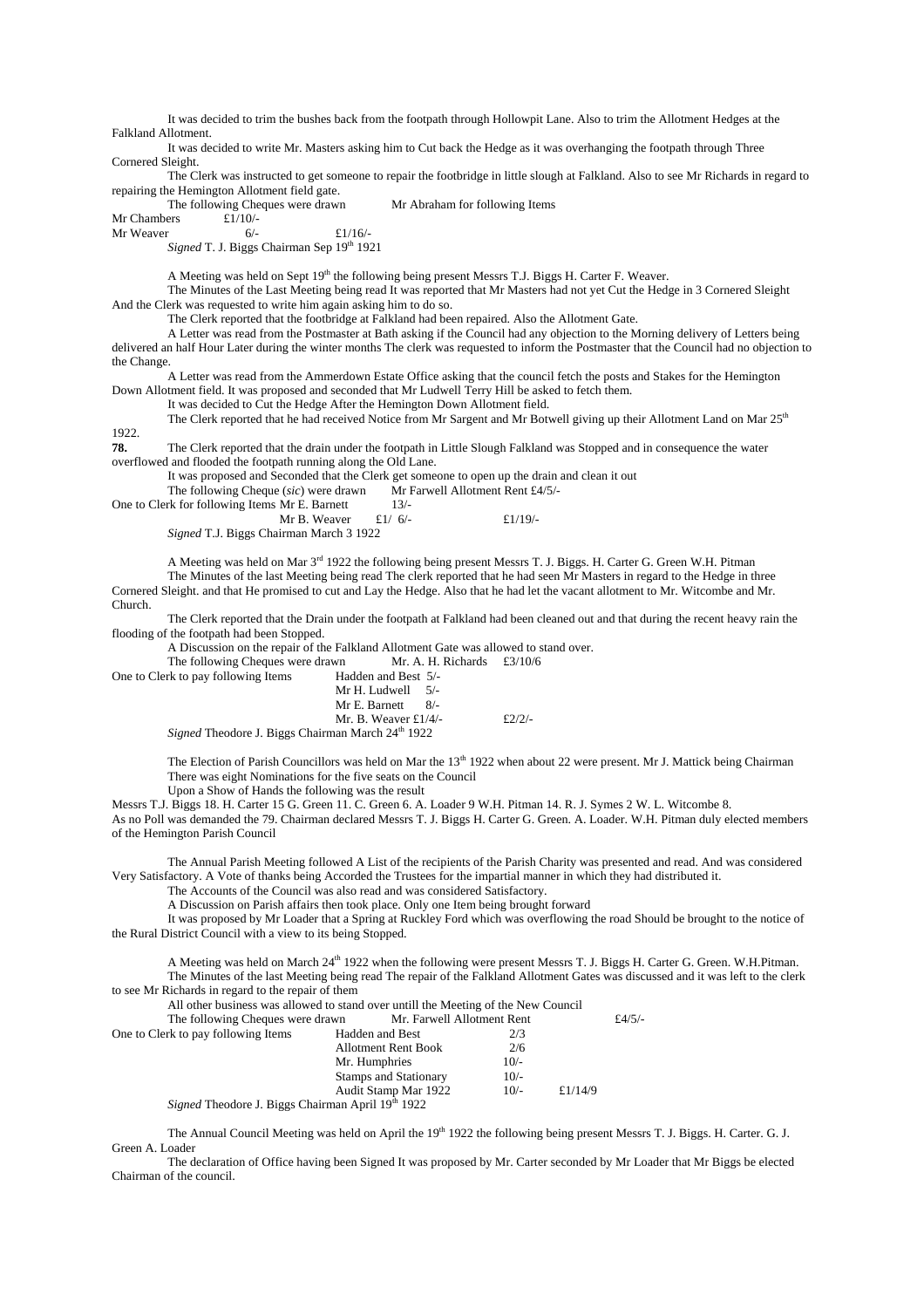It was proposed by Mr. Carter seconded by Mr Biggs that Mr Pitman be elected Vice Chairman. both proposals being Carried Unanimously.

The Council formed themselves into a Committee for all purposes

**80.** The Minutes of the Last Meeting being read The clerk reported that he had seen Mr. Richards and that he had promised to repair the Allotment Gates.

It was decided to bring the repair of the Ruckley Ford road to the notice of the Rural Councillor

It was proposed by Mr. Loader Seconded by Mr Carter that Mr Biggs and Mr Pitman be reelected on the Board of School Managers as representatives of the Parish for the term of 3 years or untill they resign or are removed by the appointing body.

It was proposed and seconded that Mr. C.A. J. Scammell and Mr W. H. Pitman be appointed Overseers for the ensuing year It was proposed by Mr Biggs seconded by Mr Carter that a precept for £10 be served on the Overseers

The Councils Balance Sheet and Books of Account for the past year was presented and Showed that the receipts for the year including Balance from Last year was £30/16/9. Expenditure £23/7/3 leaving a Balance in Bank to the Credit of the council on Mar 31st 1922 of £7/6/9

The Balance Sheet and Books of Account were signed and passed as correct.<br>The following Cheque was drawn Mr. W. R. Kent for election exp Mr. W. R. Kent for election expenses 11/6

*Signed* T. J. Biggs Chairman September 28<sup>th</sup> 1922

A Meeting was held on Sept 28<sup>th</sup> 1922 the following being present Messrs T. J. Biggs H. Carter G. J. Green W. H. Pitman. A. Loader

The Minutes of the last Meeting being read The clerk reported that Mr Richards had repaired the two Allotment Gates Mr. Loader stated that he had seen the Rural District Councillor in regard to the Ruckley Ford road but that no repairs had yet been done.

The council decided that the Question of the repairs be brought to his notice again. As Mr Sargent was in arrears with his Allotment rent for last year the Council decided to give him 6 months notice to give up the

land on the 25<sup>th</sup> March 1923 but to inform him that if he paid the rent the Council would withdraw the notice. It was reported that the Ditch after Mr Masters field was stopped and that the **81.** overflow of water was causing damage to the

path. it was decided to write Mr Edgell asking him to clean the ditch out.

It was decided to offer Mr. Weaver 2d per perch to trim the Falkland Allotment hedges clean up and burn the trimmings failing his acceptance it was left in the hands of the Clerk to get someone else.

It was proposed by Mr Biggs seconded by Mr Loader that a precept for £15 be served on the overseers.

The Question of the repair of the footpath from Moggs Stile to Kingmans Cottages was discussed. And it was agreed that the paths Committee meet on Saturday the 30<sup>th</sup> at  $\frac{1}{2}$  3 o' clock to inspect the path and decide what was to be done.

The following Cheques were drawn Mr. Farwell Allotment rent  $\ddot{\bm{\epsilon}}$  and  $\ddot{\bm{\epsilon}}$  are following Items One to Clerk to pay following Items

| One to Clerk to pay following frems          | MI. A. $\Pi$ . Kienarus $L2/4/0$ |      |         |
|----------------------------------------------|----------------------------------|------|---------|
|                                              | Mr B. Weaver                     | 14/6 | £2/19/- |
| <i>Signed</i> T. J. Biggs Chairman 12.10.22. |                                  |      |         |

*Signed* T. J. Biggs

The paths Committee met on the  $30<sup>th</sup>$  and after inspecting the path decided to recover the path for a distance of 140 yards with 9 inches of Cinders. Also to make a new path 4 feet wide for a distance of 20 yards further on than the present path goes. The Old path to be pecked up to make a bed for the new Cinders. The turf and soil to be removed from the new path to a depth sufficient to take a bed of 6 inches of stone covered by 9 inches of Cinders. 3 courses of 4 inch Glazed pipes at stated distances apart to be placed under the path in a Slanting direction to carry off the surface water. A small Gutter to be dug by the side of the path for the whole distance of 160 yards to carry of the water the work to be done by tender

The Clerk was instructed to send particulars to Mr H. Ludwell and Mr R. Wilson, asking them if they would care to tender for same, tenders to be in by the  $10<sup>th</sup>$  of October and work to be completed by the end of the month.

A Meeting was held on Oct 12<sup>th</sup> 1922 the following being present Messrs T. J. Biggs. H. Carter G. Green. W. H. Pitman. A. Loader

The Minutes of the last Meeting being read **82**. The Clerk reported that Mr Weaver could not Cut the Allotment Hedges And that He had got Mr Job Moger to cut them.

Also that he had written to Mr Edgell in reference to cleaning out the ditch in Dry Tyning to stop the water from overflowing on to the footpath.

Also that he had sent particulars to Mr. Ludwell and Mr Wilson in regard to the work to be tendered for in regard to the repair of the footpath at Kingmans Farm and that he had received a tender from Mr Wilson for the work. Also a postcard from Mr Ludwell declining to tender.

Also that he had not yet received the last years Allotment rent from Mr Sargent.

The tender of Mr Wilson for the work to be done to the footpath at 1/10 per running yard was discussed

It was proposed by Mr Loader Seconded by Mr Green that the tender be accepted and was agreed to.

Mr Loader reported that he had not seen the Rural Councellor *(sic*) yet in regard to the repair of the road at Ruckley Ford.

*Signed* T. J. Biggs Chairman January 15<sup>th</sup> 1923

A Meeting was held on Jan the 15<sup>th</sup> 1923 the following being present Messrs T.J. Biggs. W. H.Pitman H. Carter. G. Green A. Loader

The Minutes of the last Meeting being read The Clerk reported that Mr J. Moger had Cut and cleaned up the Allotment hedges. Mr Biggs reported that Mr Edgell had Cleaned out the ditch after Dry Tyning.

It was reported that Mr Wilson had carried out his contract for work to the footpath at Kingmans Farm. and had done the work to the Satisfaction of the committee

Mr Loader reported that Mr Holroyd had been and inspected the road at Ruckley Ford A Cheque was drawn to the Clerk to pay the following items Mr J. Moger 7/-Mr R Wilson £14/13/4 £15/0/4 Signed T.J. Biggs Chairman March 28<sup>th</sup> 1923

83. A Meeting was held on Mar 28<sup>th</sup> 1923 the following being present Messrs T.J. Biggs W. H. Pitman G. Green A. Loader.

The Minutes of the last Meeting being read. The Clerk reported that several Allotment Holders had given up their Allotment. And that he had relet the whole of it.

As the Annual Parish Meeting was to follow it was decided to let all business Stand over untill the next Meeting.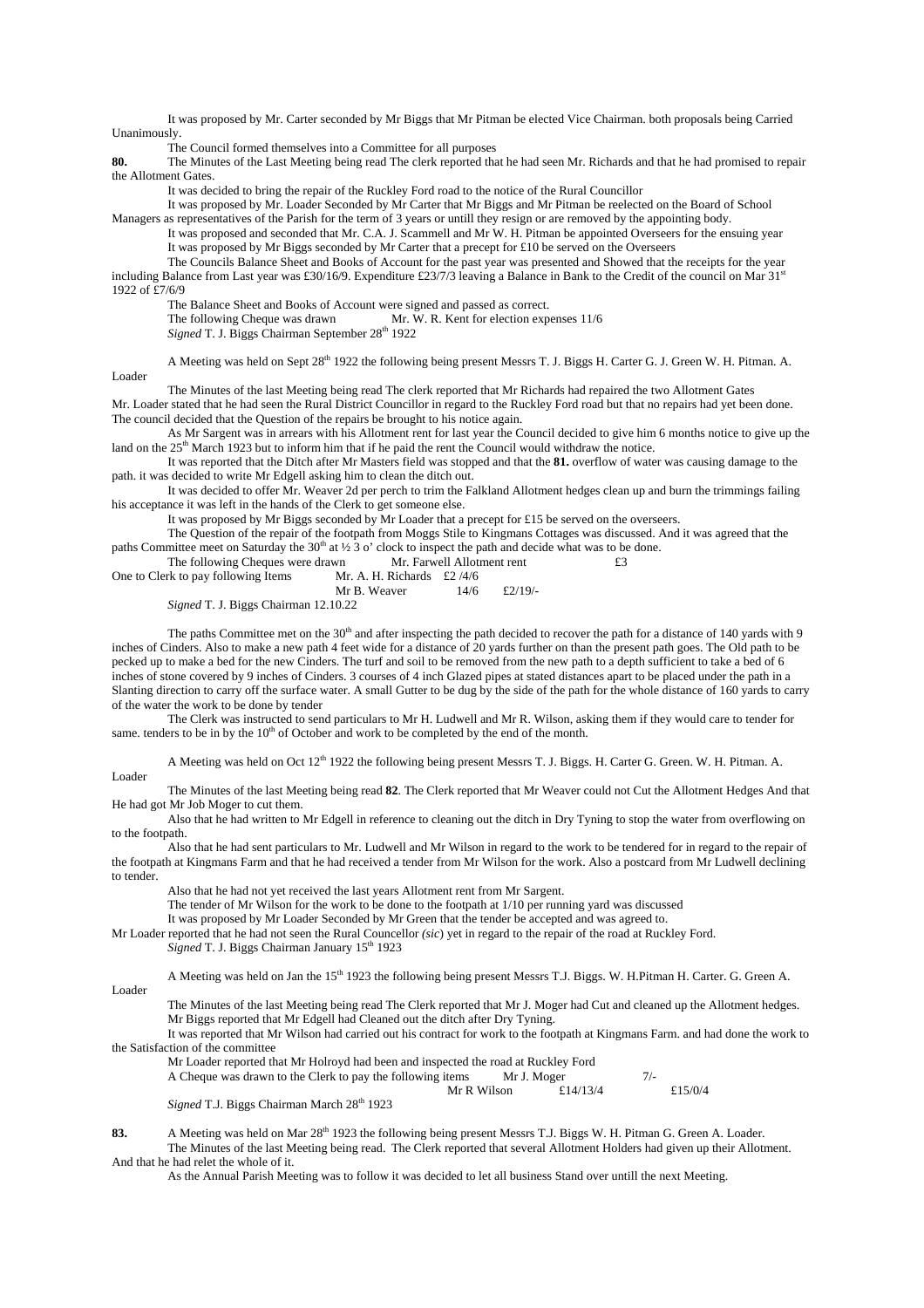| A Cheque was drawn to the Clerk to pay following Items. | Stamps and Stationary 10/- |        |
|---------------------------------------------------------|----------------------------|--------|
|                                                         | Audit Stamp                | $10/-$ |
|                                                         | Mr Humphries               | $10/-$ |
|                                                         | Mr. B. Weaver              | $13/-$ |
| Due to Mr Farwell Allotment Rent                        | £3                         |        |
| Signed T.J.Biggs Chairman April 12th 1923               |                            |        |

The Annual Parish Meeting followed and was very poorly attended only one besides the Council being present. A List of the recipients of the Parish Charity was read. Also the Balance Sheet and yearly Accounts of the Council which was considered Satisfactory.

A Meeting was held on April the 12<sup>th</sup> 1923 the following being present. Messrs T.J. Biggs W.H. Pitman. H. Carter. G. Green. The Minutes of the last Meeting being read. A Letter from the Postmaster at Bath was read in reference to an application by the Postman of Norton St. Philip for an earlier finish to their *(sic)* duties on Thursdays, which would mean for Hemington the suspending of the evening delivery of letters on that day. also the evening Collection. there being no post for letters after 11.45 a.m. The council decided to let the letter stand over untill their next Meeting. And instructed the Clerk to write the postmaster asking for further information as to wether(*sic)* it was a general application throughout the Country and wether it would be a temporary or permanent thing.

It was proposed and Seconded that Mr. Biggs be Chairman. and Mr W.H. Pitman Vice Chairman and was duly carried.

It was proposed and seconded that Mr C.A. G. Scammell and Mr S.H. Bourne be appointed Overseers for the ensuing year.

The councils Balance Sheet and Books of Account was presented and passed. Showing that the Receipts for the year **84.** Including Bal. from last year was £42/8/11. the expenditure £26/13/10 leaving a Balance in the Bank to the credit of the Council of £15/15/1 *Signed* T. J. Biggs Chairman August  $30<sup>th</sup> 1923$ 

A Meeting was held on August  $30<sup>th</sup>$  1923 the following being present Messrs T. J. Biggs. H. Carter A. Loader. G. Green The Minutes of the last Meeting being read The letter from the Postmaster at Bath in reference to an earlier finish to their duties on Thursdays was discussed. It was proposed and Seconded that the Question Stand over untill the next Meeting in order that the Council could see what other parishes were going to do in reference to the application

In the meantime the Clerk to write the postmaster at Bath. that the Council could not at the present time give their Sanction to the application before they saw what other parishes was doing in regard to their applications

It was decided to offer the work of looking after the Councils footpaths and Allotment hedges upon the same terms as was Given to the Late Mr B. Weaver to Mr James Symes of Falkland

Signed T. J. Biggs Chairman September 27<sup>th</sup> 1923

long.

A Meeting was held on Sept 27th 1923 the following being present Messrs T. J. Biggs. A. Loader G. Green. H. Carter The Minutes of the last Meeting being read The clerk reported that he had written to the postmaster at Bath in reference to the

Postman's application for an earlier finish to their duties on Thursdays Also that Mr Symes had accepted the work of the Council.

It was proposed and Seconded that a Hoe be got to clean out the pipes under the footpaths to be made half round rod to be 9ft

Mr Abrahams and Mr Biggs term of office as Trustees of the Parish Charity being up and not wishing to serve again It was proposed and Seconded that Mr George Joseph Green and Mr Arthur Loader be appointed Trustees in their place and was duly carried.<br>The following Cheques were drawn Mr Farwell Allotment rent f3 The following Cheques were drawn Mr Farwell Allotment rent  $f_3$ 

| The following eneques were drawn                              |              |           | $- - -$    |
|---------------------------------------------------------------|--------------|-----------|------------|
| <b>85.</b> One to Clerk to pay following Items                | Mr. J. Symes | £ $1/4/9$ |            |
|                                                               | Cheque Book  | 4/2       | £ $1/8/11$ |
| <i>Signed</i> T.J. Biggs Chairman March 24 <sup>th</sup> 1924 |              |           |            |

A Meeting was held on Mar 24<sup>th</sup> 1924 the following being present Messrs T.J. Biggs H. Carter A. Loader. W.H. Pitman The Minutes of the last Meeting being read It was decided to let all business Stand over untill the Annual Council Meeting<br>The following Cheques were drawn Mr Farwell Allotment rent  $\text{£3}$ The following Cheques were drawn Mr Farwell Allotment rent £3

| One to Clerk to pay following items                            | Mr. Humphries | $10/-$ |        |
|----------------------------------------------------------------|---------------|--------|--------|
|                                                                | Mr. Symes     | $6/-$  | $16/-$ |
| <i>Signed</i> T. J. Biggs Chairman April 11 <sup>th</sup> 1924 |               |        |        |

The Annual Parish Meeting was held on Mar 31<sup>st</sup> and was very poorly attended A list of the distribution of the Charity was read. A Vote of thanks to the Trustees being given for the Satisfactory way in which they had distributed it. The Accounts of the parish Council was also read and was considered very satisfactory

A Meeting was held on April  $11<sup>th</sup> 1924$  the following being present Messrs T.J.Biggs H. Carter. W. H. Pitman. A. Loader. G. J. Green

The Minutes of the last Meeting being read It was proposed Seconded and duly carried that Mr T. J. Biggs be Chairman and Mr. H. Carter Vice Chairman.

The council formed themselves into a Committee for all purposes required.

It was proposed and Seconded that Mr T. Hoskins and Mr. S. Bourne be appointed Overseers for the ensuing year.

A Letter was read from Mr T. Swift calling attention to an obstruction across the footpath from the churchyard to Hemington Down caused by the falling down of the Rev. D.O. Jones wall. The clerk was Instructed to write The Rev. D. O. Jones calling his attention to it and asking him to kindly remove the obstruction.

It was agreed that Mr Abraham be Authorised to inform anyone that has taken more allotment and wishing to give up part that they must give up the last piece they took

Also that anyone that has had Allotment **86.** and given it up and then want to take more be not allowed to do so unless there is some to be let. No allotment to be taken away from another for the purpose.

The Question of the repair of the village Stocks was discussed. The clerk being instructed to see Mr Richards and ask him to repair them.

The following Cheque was drawn One to the Clerk to pay following Items Stamps and Stationary 10/-

|  | The following Cheque was drawn One to the Clerk to pay following frems Stamps and Stationary 10/- |             |       |        |
|--|---------------------------------------------------------------------------------------------------|-------------|-------|--------|
|  |                                                                                                   | Audit Stamp |       |        |
|  |                                                                                                   | Mr Richards | $4/-$ | $19/-$ |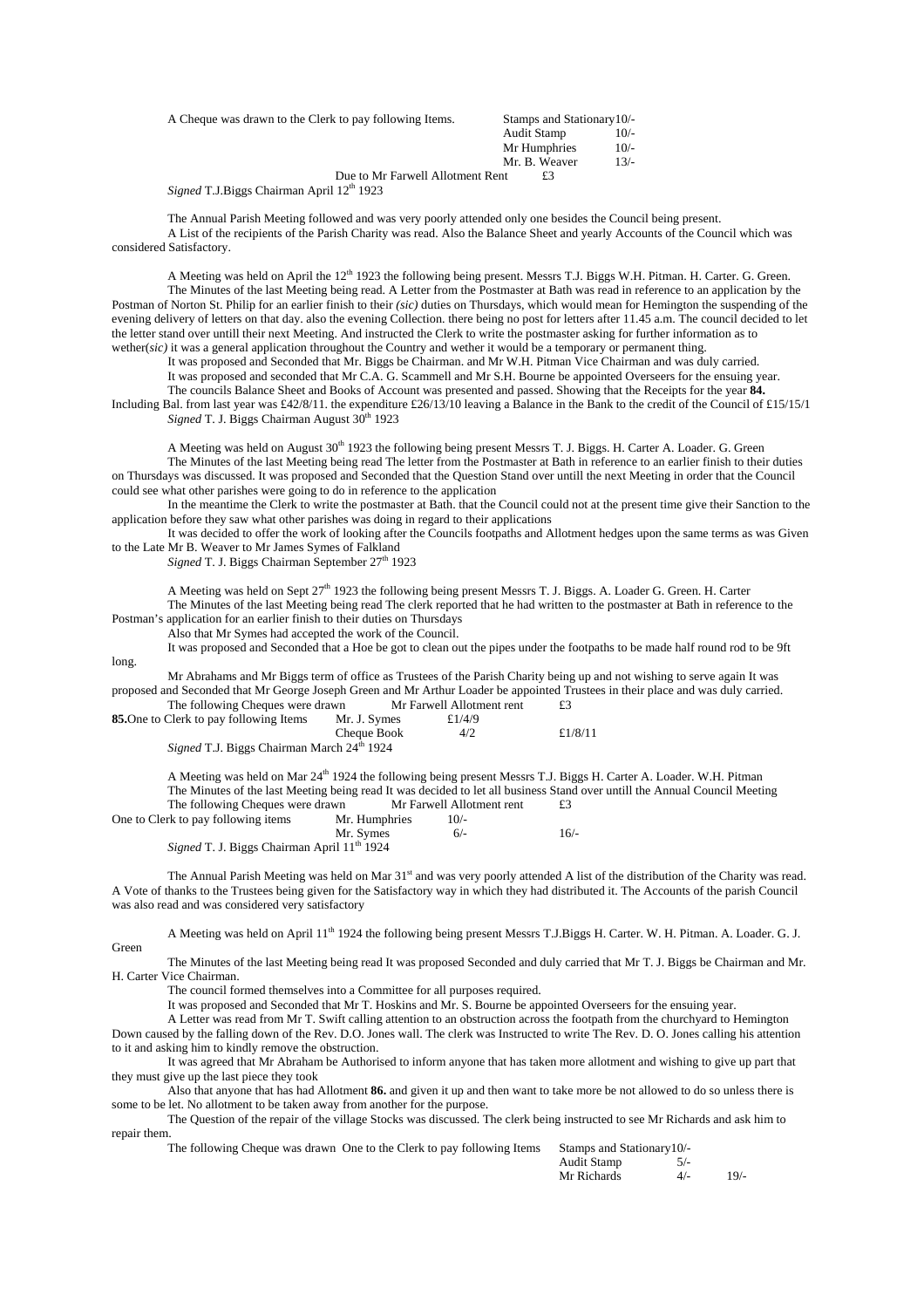*Signed* T. J. Biggs Chairman September 26<sup>th</sup> 1924

A Meeting was held on Sept 24<sup>th</sup> 1924 the following being present Messrs T. J. Biggs. H. Carter G. J. Green A. Loader The Minutes of the last Meeting being read It was reported that Mr Jones had removed the obstruction from the churchyard path It was agreed that the Clerk be empowered to give notice to any Tenant of the Councils Allotment that is not cultivating the same in a proper manner.

The clerk reported that he had spoken to Mr Richards in reference to the repair of the Village Stocks.

It was proposed & Seconded that the Allotment Hedges be Cut. trimmings cleared up and burned at the Same price as last year A Letter was read from Mr Pitman conveying his resignation as a Councillor, also his resignation as one of the parish representatives on the board of School Managers.

The Clerk was requested to write expressing the regard of the Council to Mr Pitman upon his resignation The following Cheque was drawn Mr. Farwell Allotment Rent £3 *Signed* T. J. Biggs Chairman 9.1.25

A Meeting was held on Jan 9<sup>th</sup> 1925 the following being present Messrs T. J. Biggs A. Loader G.J. Green H. Carter The Minutes of last Meeting being read The clerk reported that Mr Richards had not yet repaired the Stocks. And that Mr Symes had trimmed & cleaned up the Allotment Hedges

**87.** A Letter was read from Mr Nicholas in reference to the wiring up of the Gate across the Halter path leading from Chickwell to Charlton Farm. It was proposed and Seconded that the Clerk write to Mr Loxton requesting him to remove the obstruction

Complaints was also received by the Council in reference to a Stile in Mr Masters field. it was stated that the Stile was so narrow that people could not get through. Also that the gate was fastened to one of the Stile posts by barb wire. The clerk was requested to write Mr Masters explaining things to him and asking him to kindly make the Stile more convenient for people to get through

The council decided to let Mr Symes open up the watercourse in Hollowpit Lane at the footpath leading from Terry Hill to Hemington

A Discussion on the Question of the erection of Houses for the parish took place. And after going fully into the matter. It was proposed & Seconded that the clerk write to the Rural District Council making an application for the erection of 20 Houses of the Parlour Type Suggesting as a Site for same the field in which the Council now have their allotments and situate at the bottom of three Mile Hill with the Junction of Park Lane

|                                            | The following Cheque was drawn To Clerk to pay following Items Mr J. Symes | £ $1/13/0$ |               |  |
|--------------------------------------------|----------------------------------------------------------------------------|------------|---------------|--|
|                                            | Cheque Book                                                                |            | $4/2$ £1/17/2 |  |
| <i>Signed</i> T. J. Biggs Chairman 23.3.25 |                                                                            |            |               |  |

The Election of Parish Councillors took place on March the  $16<sup>th</sup> 1925$  when about 25 were present. Mr. T. J. Biggs being Chairman untill being nominated as a Councillor he vacated the chair. Mr Abraham being then voted Chairman. The number of Councillors to be elected was five and as there was only five nomination papers handed in the chairman declared the following duly elected Members of

the Hemington Parish Council. Messrs T.J. Biggs A. Loader. G. J. Green. R. C. Chambers F. Weaver. The Annual Parish Meeting followed A List of the Recipients of the parish Charity was published and read. And was considered Satisfactory. A Vote **88.** of thanks being accorded the trustees for the impartial manner in which they had distributed it.

The overflow of water from Heywood wood was brought forward it being stated that at present it ran across Mr Masters field and on to the Councils footpath thereby doing damage to the path.

It was also stated that great damage had been done to the footpath at Kingmans Farm caused by the driving of the Farm Carts along it thereby cutting it up and breaking the pipes.

A Meeting was held on March 23<sup>rd</sup> 1925 the following being present Messrs T.J. Biggs. H. Carter. A. Loader G.J. Green The Minutes of last Meeting being read The clerk reported that Mr Richards had not yet repaired the Village Stocks Also that he

had written Mr Loxton in reference to the obstruction to the full use of the Halter path from Chickwell to Charlton Farm but had not received any reply and did not know wether the obstruction had been removed or not The clerk was asked to find out by next Meeting. It was reported that Mr Masters had not altered the Stile in his field Satisfactorily

It was reported that Mr Edgell had cleaned out his ditch Very Satisfactorily.

The watercourse after Heywood wood to be inspected before writing Mr Farwell It was reported that Mr Symes had opened up the watercourse in Hollowpit Lane.

It was decided that Mr Abraham write Mr Gifford calling his attention to the damage done to the footpath caused by his Carts being driven along it thereby cutting it up and breaking the pipes and asking him if he would kindly refrain from doing so in the future as it

| Cost the council a lot of money to make the path |                          |                           |           |
|--------------------------------------------------|--------------------------|---------------------------|-----------|
| The following Cheques were drawn                 |                          | Mr Farwell Allotment rent | £3        |
| One to Clerk to pay following Items              | Mr J. Symes              | $10/-$                    |           |
|                                                  | Mr Humphries             | $10/-$                    |           |
|                                                  | <b>Stamps Stationary</b> | $10/-$                    |           |
|                                                  | Audit Stamp              | $5/-$                     | £ $1/15/$ |
| Mr W. B. Kent returning officer                  |                          | $10/-$                    |           |
| $-$                                              |                          |                           |           |

*Signed* T. J. Biggs 17.4.25

89. A Meeting was held on April the 17<sup>th</sup> 1925 the following being present Messrs T. J. Biggs A. Loader. G. J. Green. F. Weaver. The Minutes of the Last Meeting being read It was proposed by Mr Loader that Mr Biggs be Chairman. And Mr G. J. Green Vice Chairman, being Seconded by Mr Weaver and duly Carried.

The Council formed themselves into a Committee for all purposes required.

The clerk reported that Mr Richards had not repaired the Village Stocks Also that Mr Loxton had not removed the obstruction across the Right of way at Chickwell. The clerk was requested to write Mr Loxton again.

It was decided to take no action in regard to Heywood wood.

The clerk reported that he had written to Mr Gifford in regard to the damage to the footpath.

It was decided that the Clerk should write to Mr Masters again asking him to make the Stile more convenient suggesting that a top Rail with a Stepping Board would be best.

It was proposed by Mr Loader Seconded by Mr Green, that Mr T. Haskins and Mr E. Drewitt be overseers for the ensuing Year. It was proposed by Mr Loader Seconded by Mr Weaver that Mr Biggs and Mr Green, be appointed Representatives of the Parish

on the Board of School Managers for the period of 3 years. or untill they resign or are removed by the appointing body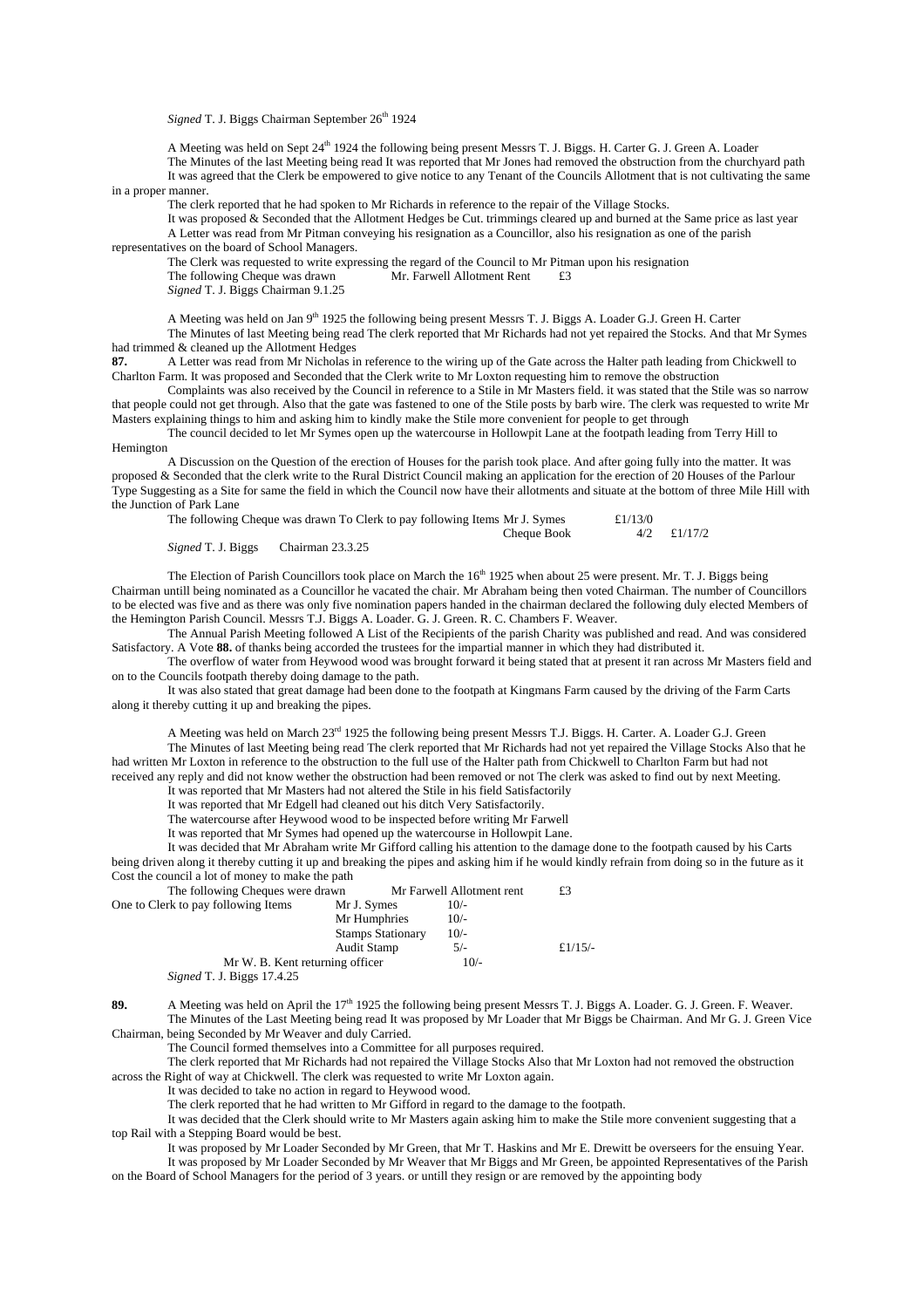The Balance Sheet and Books of the council were presented and Signed. Showing that the Receipts for the Year including Balance from last Year was £23/4/-. Expenditure £11/1/2. leaving a Balance in Bank to credit of Council on Mar 31<sup>st</sup> 1925 of £12/2/10

It was proposed & Seconded and carried that a precept for £15 be served on the Overseers.

*Signed* 24.9.25 T. J. Biggs Chairman

A Meeting was held on Sept the 24<sup>th</sup> 1925 the following being present Messrs T. J. Biggs J. G. Green F. Weaver G. Chambers The Minutes of the Last Meeting being read The Clerk reported that Mr Richards **90**. had repaired the village Stocks at Falkland. It was reported that Mr Loxton had put a new Gate across the Halter Path at Chickwell which was considered Sufficient to Meet the requirements

It was decided to leave the Stile in Mr Masters Field over untill the next Meeting

 The Clerk was instructed to see Mr Hoskins in regard to the Stile in Bouffees. Also Mr Gifford in regard to the Drain at Kingmans Farm.

The footpaths Committee decided to inspect Slough Lane at Falkland to see what could be done to make the lane more Satisfactory for footpassengers useing *(sic)* the footpath there which at present is in a wet time over Shoe in Mud Caused by the great Quantity of water running along it.

| The following Cheques were drawn    | Mr. Farwell Allotment Rent |        |           | £3 |
|-------------------------------------|----------------------------|--------|-----------|----|
| One to Clerk to pay following items | Mr J. Symes for footpaths  | $16/-$ |           |    |
|                                     | Ditto Allotment Hedges     |        | $f.1/3/-$ |    |
|                                     | سست من طاقت س              |        |           |    |

*Signed* T. J. Biggs Chairman Dec 28<sup>th</sup> 1925

A Meeting was held on Dec 28<sup>th</sup> 1925 The following being present. Messrs T.J. Biggs F. Weaver. J. G. Green. G. Chambers. A. Loader

The Minutes of the Last Meeting being read The Stile in Mr Masters field was allowed to Stand over untill next meeting. The Clerk reported that he had seen Mr Haskins in regard to the Stile in Bouffees and that he had promised to replace it Also Mr Gifford in regard to the Drain at Kingmans Farm and that he had promised to alter it.

The footpaths Committee reported that they had inspected Slough Lane at Falkland, and they were of an opinion that if a footpath was made along after the wall standing several inches above the level of the Lane people useing *(sic)* the footpath would then be able to get through Quite comfortably. But it was decided to postpone doing so untill the new Houses were being built to see if there was any waste Stone that could be had to make the path with

*Signed* T. J. Biggs Chairman 19-3-26

**91.** A Meeting was held on Mar 19<sup>th</sup> 1926 the following being present. Messrs T.J. Biggs J. G. Green. G. Chambers The Minutes of the last Meeting being read The Stile in Mr Masters field was allowed to Stand over. The Question of the footpath at Kingmans Farm was allowed to Stand over

A Letter from Mr Kent was read in regard to the appointing of two Representatives for the parish to serve on the Rating Committees under the Rating and Valuation Act the Clerk instructed to write Mr Kent asking for further information on the subject.

| The following Cheques were drawn                   |       | Mr Farwell Allotment Rent | £3 |
|----------------------------------------------------|-------|---------------------------|----|
| One to Clerk for following Items Mr A. H. Richards | 4/6   |                           |    |
| Mr M. Humphries                                    | 7/6   |                           |    |
| Stamps & Stationary 10/                            |       |                           |    |
| Audit Stamp                                        | $5/-$ | £ $1/7/2$                 |    |
| <i>Signed</i> Theodore J. Biggs Chairman 12.4.26   |       |                           |    |

The Annual parish Meeting was held on March the  $26<sup>th</sup>$ . And was poorly attended.

A List of the Recipients of the parish Charity was read. A vote of thanks being accorded to the trustees for the Impartial way in which they had Distributed same.

The parish Accounts were presented and read and was considered Satisfactory A General discussion on parish affairs took place, but no business was brought forward for the Consideration of the parish Council

A Meeting was held on April 12<sup>th</sup> 1926 the following being present. Messrs T. J. Biggs A. Loader J. G. Green. F. Weaver. G. Chambers

The Minutes of the last Meeting being read It was proposed & Seconded that the Clerk write to Mr Farwell asking for permission to erect a Swing Gate or a Bar Stile in Mr Masters field on Heywood Farm as the present one was so very Inconvenient for people to Get through

And if permission was given The Clerk **92.** to write Mr West of Kilmersdon asking him to do the work. and if willing to send an estimate for a Swing Gate and a Bar Stile

It was reported that Mr Holroyd was going to send someone to see to the overflow of water at Kingmans Farm

It was proposed that Mr Abraham see Mr Seymour in regard to the making of a footpath along Slough Lane at Falkland It was proposed & Seconded that Mr T. C. Hoskins and Mr G. T. Nicholas be appointed the Councils representatives on the

rating Committee

It was proposed and Seconded that Mr T. C. Hoskins and Mr E. Drewitt be reappointed Overseers for the ensuing year.

The Council's Books of Account were presented and Signed. Showing that the receipts for the year including Balance from last year was £44/18.6 expenditure £8/10/- leaving a Balance to Credit of Council on Mar 31<sup>st</sup> 1926 of £36/8/6

*Signed* Theodore J. Biggs Chairman 17.6.26

A Meeting was held on June the  $17<sup>th</sup> 1926$  the following being present Messrs T. J. Biggs J. G. Green F. Weaver The Minutes of last Meeting being read A Letter from Mr Farwell giving permission to erect a Swing Gate across the footpath on Heywood farm was read

A Letter was also read from Mr West enclosing his estimates for a Swing Gate and a Bar Stile to be erected on Heywood Farm It was proposed and Seconded that His estimate for a Swing Gate at the Sum of £3/14/6 be accepted and was carried. It was reported that nothing had yet been done to the water at Kingmans Farm.

The Clerk reported that he had seen Mr Seymour, and that he was willing for a footpath to be made along Slough Lane, provided that neither Himself or His Tenant for the time being should be held responsible for any damage that may be done to the footpath by Cattle or otherwise now or in the future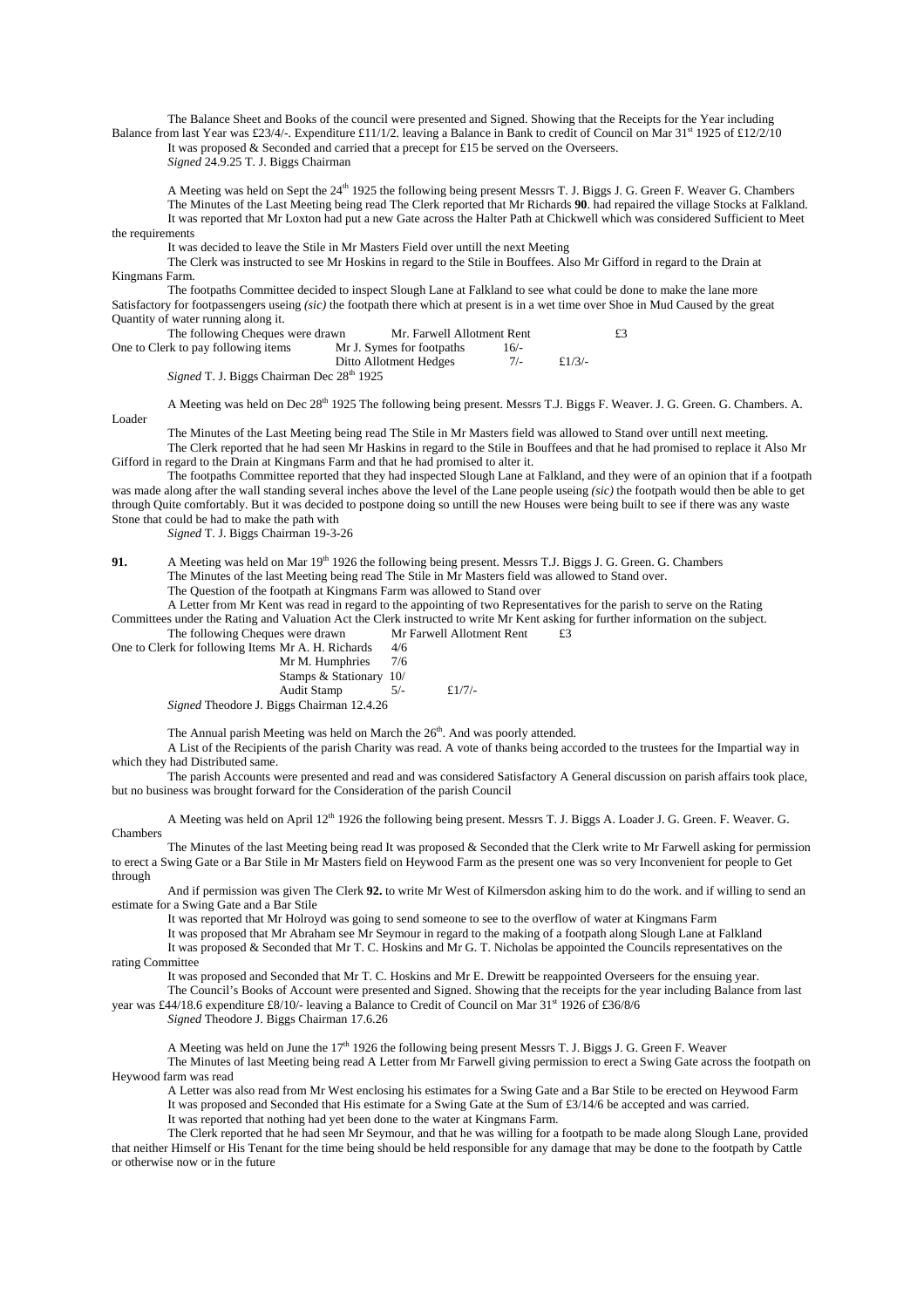**93.** The Clerk reported that he had notified Mr Kent and sent Him the names of the councils two representatives on the rating Committee under the Rating and Valuation Act.

A Letter was read from Mr Kent Stating that the R.D. Council was unable to let the parish Council have the waste Stone at the New Houses at Falkland to make the footpath along Slough Lane with, as they contemplated useing *(sic*) it themselves. It was decided to let the path stand over untill the Houses was finished and see if there was any Stone available then.

The Letter from the postmaster at Bath in regard to the Postman's application for a Half Days Holliday (*sic)* on Saturdays was discussed. And the Clerk was instructed to inform the Postmaster that the Council could not see their way under present Circumstances to grant the request.

Signed Theodore J. Biggs Chairman September 27<sup>th</sup> 1926

A Meeting was held on Sept 27th 1926 the following being present Messrs T. J. Biggs A. Loader. G. Chambers. F. Weaver The Minutes of the last Meeting being read It was reported that Mr West had erected the Swing Gate in Mr Masters field the Committee considering it Very Satisfactorily done. I *(sic*) was reported that the water at Kingmans Farm had not yet been seen to. It was decided to let it stand over

It was proposed and Seconded that Mr Loader See Mr Holroyd and ask him to let the Council have some of the Stone being got through the removal of the Corner at Falkland to make the footpath along Slough Lane.

The Council agreed to accept Mr Seymours offers and conditions under which he was willing to let the path be Made.

A Letter was read from Mr Kent Clerk to the Frome Rating Authority. Stating that the Rating Authority had fixed the Salary of the Clerk to the Hemington Parish Council at the Sum of £10 per year. It was proposed and Seconded that the above conditions be accepted and was duly carried.

| The following Cheques were drawn                    | Mr Farwell Allotment Rent |        | £3 |
|-----------------------------------------------------|---------------------------|--------|----|
| One to Clerk for following Items Mr S. G. West      | £3/14/6                   |        |    |
| Mr J. Symes                                         | $7/-$                     | £4/1/6 |    |
| Signed Oct 7 <sup>th</sup> 1926 T.J. Biggs Chairman |                           |        |    |

**94.** A Meeting was held on Oct 7<sup>th</sup> 1926 the following being present Messrs T.J. Biggs A. Loader G. Chambers F. Weaver The Minutes of the Last Meeting being read Mr Loader reported that he had seen Mr Holroyd and that he had given consent for

the Council to have what Stone they required to make the path along Slough Lane

It was proposed and seconded that the path be made from the corner of Mr Abrahams Garden to 4 yards inside the field Gate, the path to be one yard wide, the proposal being carried

It was proposed and Seconded that the Side of the Lane be levelled where necessary and that Mr H. Millard be engaged to do the whole of the work required to make the path at the sum of Eightpence per Hour the proposal being Carried

*Signed* T. J. Biggs Chairman March 24<sup>th</sup> 1927

Green

A Meeting was held on Mar 24<sup>th</sup> 1927 the following being present Messrs T. J. Biggs G. Chambers A. Loader. F. Weaver J. G.

The Minutes of the last meeting being read The Clerk reported that Mr Symes had resigned from looking after the Councils footpaths through Ilness (*sic*).

It was proposed by Mr Loader seconded by Mr Weaver. that Mr T. Chambers be appointed in place of Mr Symes at the sum of eightpence per Hour.

The Question of the repair of Dry Tyning footpath was discussed and it was decided to do the repairs.

The Clerk was Instructed to see Mr Wilson and ask him what price he would charge to purchase the Cinders and Haul Same to Corsley Gate at Turners Tower at per Ton cost of Cinders Included. Also to see Mr Francis and ask him if He would supply the Council with what 4 inch pipes they required for the path.

| The following Cheques were drawn             | Mr Farwell Allotment Rent                             | £3     |
|----------------------------------------------|-------------------------------------------------------|--------|
| One to Clerk for following Items Mr J. Symes | $16/-$                                                |        |
|                                              | £ $2/17/$<br>Mr. H. Millard                           |        |
| Mr J. Symes                                  | $11/-$                                                |        |
|                                              | Mr M. Humphries<br>$10/-$                             |        |
| Audit Stamp                                  | $5/-$                                                 |        |
|                                              | Stamps & Stationary 10/-                              | £5/9/- |
| $\sim$<br>$1 - 1$                            | $\alpha$ $\alpha$ $\alpha$ $\alpha$ $\alpha$ $\alpha$ |        |

*Signed* T.J. Biggs Chairman April 8<sup>th</sup> 1927

**95.** The Annual Parish Meeting was held on March 31<sup>st</sup> 1927 and was very poorly attended A List of the recipients of the parish Charity was read and was considered Satisfactory a vote of thanks being accorded the trustees for the impartial way in which they had distributed it.

The parish Accounts were presented and read and was considered Satisfactory. Showing that the receipts for the year including Balance from last year was £44/4/2. Expenditure £16/2/0 leaving a Balance in Bank to the Credit of the council on Mar 31<sup>st</sup> 1927 of £28/2/2

A Meeting was held on April 8<sup>th</sup> 1927 the following being present Messrs T.J. Biggs J. G. Green. A. Loader

The Minutes of the last Meeting being read It was proposed and Seconded that Mr T. J. Biggs be Chairman. And Mr J. G. Green Vice Chairman both proposals being carried

As it was necessary under the Rating and Valuation Act which came into force on April 1st 1927 to appoint a Clerk to the Council I *(sic)* was proposed by Mr Loader Seconded by Mr Biggs. That Mr Abraham Rate Collector, be Reappointed Clerk to the Council, at the Salary of £10 (Ten Pounds) per year, payable on the  $29<sup>th</sup>$  September and  $25<sup>th</sup>$  of March, in Half Yearly instalments the proposal being duly Carried

The Clerk reported that He had seen Mr Francis and that he would supply the Council with what pipes they required for the Footpath across Crosley.

Mr Loader reported that Mr T. Chambers had accepted the appointment to look after the Councils footpaths at the sum of 8d per Hour offered.

Mr Wilsons tender for the Ashes and Hauling same to Turners Tower was read.

It was proposed by Mr Loader Seconded by Mr Green, that the tender be accepted at the price named 5/8 per Ton.

It was proposed Mr Green Seconded by Mr Biggs that Mr A. Loader and Mr A. Swift be engaged to do the work in Connection with the repair of the footpaths at the Sum of 1/- per Hour each.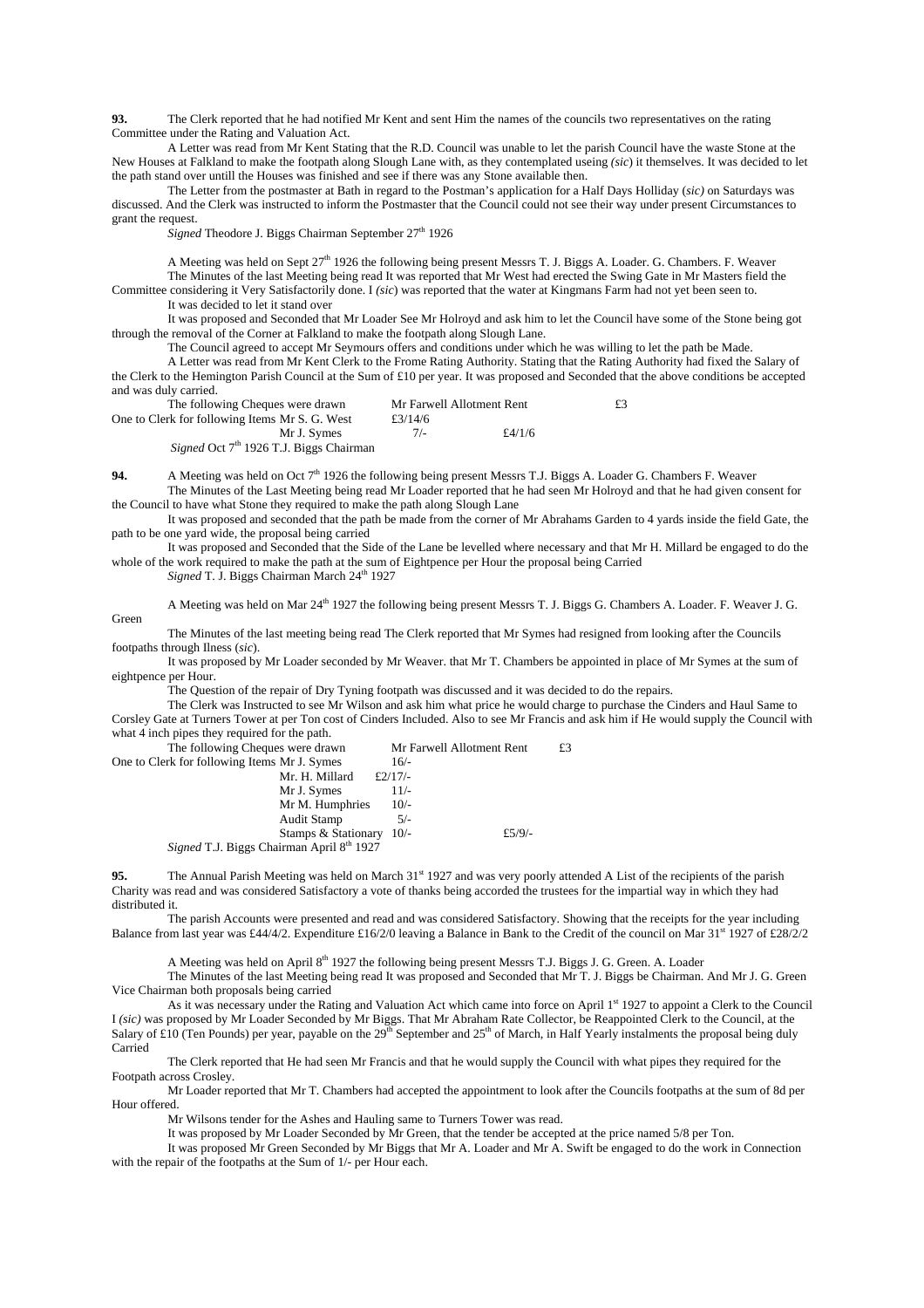It was proposed & Seconded that the Clerk write Mr Farwell asking permission to erect a Swing Gate across footpath in **96.** Crosley field. And to Mr West asking Him if He would erect it at the Same price as the last one.

The Councils Books of Account were presented & passed. Showing that the Receipts for the year including Balance from last year was £44/4/2. Expenditure £16/2/- leaving a Balance in Bank on Mar 31<sup>st</sup> to Credit of The Council of £28/2/2

*Signed* T.J. Biggs Chairman September 23rd 1927

A Meeting was held on Sept the 23rd 1927 the following being present Messrs T.J.Biggs. G. Chambers J. G. Green. F. Weaver. A. Loader.

The Minutes of the Last Meeting being read It was stated that the footpath across Crosley had been repaired. And that the Council was perfectly satisfied at the way in which the work had been done

It was reported that Mr West had erected the Swing Gate in Crosley. And that it was done to the Satisfaction of the council. Also the Stile at Faulkland

It was proposed by Mr Loader Seconded by Mr Green, that a precept be served on the Frome Rating Authority for the Sum of £20 (Twenty pounds)

It was proposed and Seconded that the Clerk see Mr Francis Foreman of the Roads and ask him to remove the Stones and Gravel from the village Green at Falkland and not to put any more there.

It was proposed by Mr Weaver Seconded by Mr Chambers, that Mr A. Loader and Mr J. G. Green be reelected Trustees of the Parish Charity, which was duly Carried

| The following Cheques were drawn                     | Mr Farwell Allotment Rent | £3          |           |
|------------------------------------------------------|---------------------------|-------------|-----------|
| One to Clerk to pay following Items                  | Mr T. Chambers            | £2/18/8     |           |
|                                                      | Mr A. Loader & A. Swift   | $f$ 11/ 7/- |           |
|                                                      | Mr Wilson                 | £8/ $7/2$   | £22/12/10 |
| Signed T.J. Biggs Chairman Dec 16 <sup>th</sup> 1927 |                           |             |           |

A Meeting was held on Dec 16<sup>th</sup> 1927 the following being present Messrs T.J. Biggs J.G. Green A. Loader. G. Chambers. F. Weaver

The Minutes of the Last Meeting being read The Clerk reported that he had seen Mr Francis in regard to the removal of the Stone & Gravel from the village Green. And that He had done so 97. As the weather was so very bad it was decided to

As the weather was so very bad it was decided to Postpone other business untill the next Meeting. Signed T. J. Biggs Chairman March 26<sup>th</sup> 1928

The Election of Parish Councillors took place on March the 12<sup>th</sup> 1928 Only 13 persons being present, Mr T.J. Biggs took the Chair untill being nominated councillor He vacated it. Mr A. Rossiter being then voted Chairman there was Six nomination papers handed in for the five seats on the council. A contest being avoided by Mr Biggs withdrawing his Candidature. And agreeing to preside over the new Council as Independent Chairman

The Chairman then declared the following duly elected Members of the Hemington Parish Council.

Messrs Joseph George Green. Arthur Humphries. Thomas Charles Hoskins. Alfred Henry Richards. Walter Sidney Witcombe

The Annual Parish Meeting followed The List of the recipients of the parish Charity was presented and read. And was considered Satisfactory. A vote of thanks being accorded the trustees for the impartial manner in which they had distributed it

The Financial Statement of the council was presented and read and was considered satisfactory.

It was suggested that the Council entertain the putting of a Swing Gate at the footpath at Turners Tower.

A Meeting was held on Mar 26<sup>th</sup> 1928 the following being present Messrs T. J. Biggs F. Weaver G. Chambers A. Loader

The minutes of last Meeting being read It was proposed by Mr Weaver Seconded by Mr Loader, that the Clerk see those persons who drive Cattle across the Green at Falkland. And request them to stop doing it. And to keep the cattle from trespassing on the Green as far as possible. failing their doing so that the Clerk see the Constable at Falkland and ask him to give them a warning before any further proceedings be taken

It was proposed by Mr Loader Seconded by Mr Chambers, that a Swing Gate be put Across the footpath at Turners Tower the proposal being carried

It was proposed & Seconded that upright Strips be fixed to the cross pieces of the Gate to Stop people from sitting on the rails<br>The following Cheques were drawn Mr Farwell Allotment Rent £3 **98.** The following Cheques were drawn Mr Farwell Allotment Rent £3

|                                                              | Mr W.B. Kent               |            | 12/6     |
|--------------------------------------------------------------|----------------------------|------------|----------|
| One to Clerk to pay following Items                          | Mr S.G. West               | £5/18/3    |          |
|                                                              | Mr T. Chambers             | £ $2/19/8$ |          |
|                                                              | Hadden & Best              | 2/6        |          |
|                                                              | Mr H. G. Francis           | £ $1/4/8$  |          |
|                                                              | Mr M. Humphries            | 7/6        |          |
|                                                              | Clerks Salary for the year | £ $10$     |          |
| Stamps & Stationary<br>Audit Stamp (Mar 1928)                |                            | $10/-$     |          |
|                                                              |                            | $10/-$     | £21/11/5 |
| <i>Signed</i> T.J.Biggs Chairman April 13 <sup>th</sup> 1928 |                            |            |          |

A Meeting was held on April 13<sup>th</sup> 1928 the following being present Messrs T. J. Biggs T.C. Hoskins W. S. Witcombe A.H. Richards J. G. Green A. Humphries

It was proposed by Mr Witcombe Seconded by Mr Hoskins that Mr T. J. Biggs be co-opted Chairman of the council the proposal being Carried

The Minutes of the last Meeting being read it was proposed and Seconded that they be Signed which was duly Carried.

It was proposed and Seconded that Mr A.H. Richards be elected Vice Chairman the proposal being Carried

The Council decided to form themselves into a Committee for all purposes

The Clerk reported that he had seen Mr West in regard to the Swing gate proposed to be erected at Turners Tower and had asked him to give a price for same.

As Mr West had not sent a price for Making the Gate the Clerk was requested to write him asking him for his tender for same It was decided to let the Question of the Village Green Stand over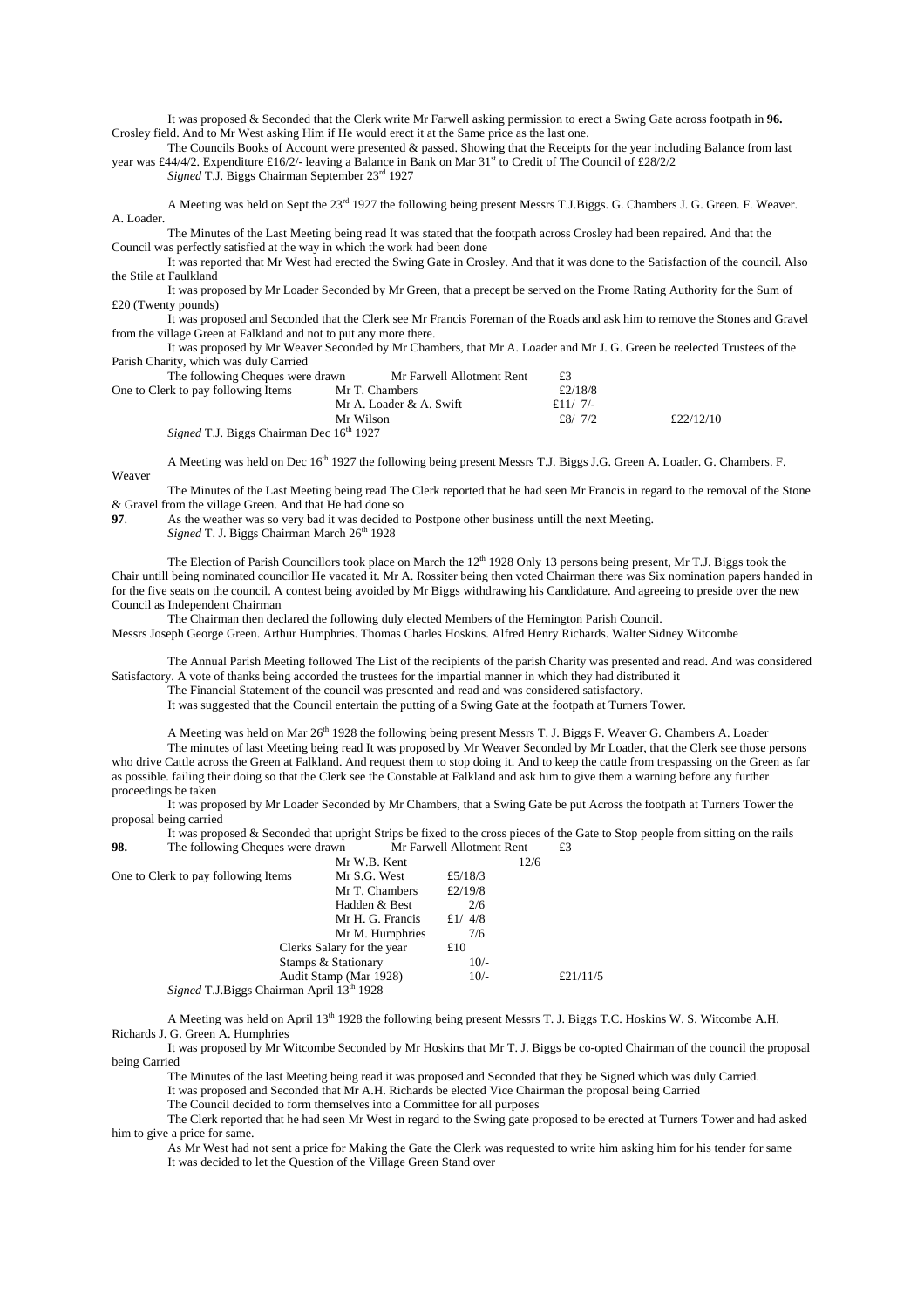It was proposed by Mr Hoskins Seconded by Mr Witcombe that Mr T. J. Biggs and Mr J.G. Green be reelected the parish representatives on the board of School Managers for the term of 3 years from April  $15<sup>th</sup>$  1928 untill April  $15<sup>th</sup>$  1931.

It was proposed & Seconded that the Clerk be empowered to accept Mr Wests tender for making the Gate provided it did not exceed the Sum of four pounds the proposal being Carried.

It was decided to hold the next two meetings of the Council on June  $11^{th}$  & Sept  $17^{th}$ 

**99 .**It was proposed and seconded and duly Carried that a precept for £15 be served on the Rating Authority for the Current Half Year.

The councils Books of Accounts for the Year was presented. Showing that the Receipts for the Year including Bal. from last year was £55/7/5. Expenditure for the year £50/16/9. leaving a Balance to the Credit of the Council in the bank on Mar 31st of £4/10/8. Signed T. J. Biggs Chairman June 11<sup>th</sup> 1928

A Meeting was held on June 11<sup>th</sup> 1928 the following being present Messrs T. J. Biggs T. C. Hoskins. W. S. Witcombe. A.H. Richards A. Humphries.

The Minutes of last Meeting being read. The clerk reported that he had received Mr Wests tender for Swing gate and it being under £4 had accepted it.

It was proposed and Seconded that the Clerk write the Rural District Council asking them to extend the collecting of House refuse to Hemington, Terry Hill & Turners Tower

It was suggested that the Clerk see Mr Chambers and ask him if he would agree to accept 6d per hour for the work of looking after the footpaths etc

The following Cheque were drawn (*sic*) One to the clerk to pay following Mr T. Chambers £1/15/4 *Signed* Sept 17<sup>th</sup> 1928 T. J. Biggs Chairman

A Meeting was held on Sept 17<sup>th</sup> 1928 the following being present Messrs T. J. Biggs. T.C. Hoskins A.H. Richards A. Humphries

The Minutes of last Meeting being read It was reported that Mr West had erected the Swing Gate at Turners Tower. the same being considered Satisfactorily done.

The Clerk reported that the Rural Council had agreed to collect the refuse from Houses at Hemington, Terry Hill and Turners Tower.

The Clerk reported that Mr T. Chambers had resigned from looking after the Councils footpaths owing to Ill Health. And that Mr William Warren had applied for the work It was proposed & Seconded that Mr Warren be appointed in place of Mr Chambers at the Sum of 6d per Hour.

| 100. | The following Cheques were drawn                |         | Mr Farwell allotment Rent | £3 |
|------|-------------------------------------------------|---------|---------------------------|----|
|      | One to Clerk for following Items Mr T. Chambers | 6/8     |                           |    |
|      | Mr S. G. West                                   | £3/19/6 |                           |    |
|      | Mr C. Barnett                                   | 7/2     | £4/18/2                   |    |
|      | <i>Signed</i> Alfred H. Richards Vice Chairman  |         |                           |    |

A Meeting was held on Feb11th 1929 the following being present Messrs T.C. Hoskins A. Humphries

As the weather was so bad a blizzard blowing at the time. And not sufficient Members present to form a Quorum all business was postponed untill the next Meeting

*Signed* Alfred H. Richards Mar 21st 1929 Vice Chairman

A Meeting was held on Mar 21<sup>st</sup> 1929 the following being present Messrs A. H> Richards. T. C. Hoskins W. S. Witcombe. A. Humphries

The Minutes of last Meeting being read The Clerk reported that Mr W. Warren had accepted the work of looking after the Councils footpaths in place of Mr T. Chambers. at the Sum of 6d per Hour

The following Cheques were drawn Mr Farwell Allotment rent £3<br>One to Clerk to pay following Items Mr W Warren

| One to Clerk to pay following Items                           | Mr W. Warren                                | £ $1/4/-$ |          |
|---------------------------------------------------------------|---------------------------------------------|-----------|----------|
|                                                               | Mr W. Warren                                | £ $1/8/6$ |          |
|                                                               | Messrs Hadden & Best                        | $4/-$     |          |
|                                                               | E. Abraham Bal. of Audit Stamp for Mar 1928 | $10/-$    |          |
|                                                               | Mr M. Humphries                             | $10/-$    |          |
|                                                               | Clerks Salary for the year                  | £10       |          |
|                                                               | Stamps & Stationary                         | $10/-$    |          |
| Audit Stamp Mar 1929                                          |                                             | $10/-$    | £14/16/6 |
| <i>Signed</i> T.J. Biggs April 11 <sup>th</sup> 1929 Chairman |                                             |           |          |
|                                                               |                                             |           |          |

The Annual Parish Meeting was held on Mar the  $28<sup>th</sup>$  1929 only 10 attending The List of the Recipients of the Parish Charity was read. And was considered Satisfactory. A vote of thanks being accorded the trustees for the impartial manner in which they had distributed it The Financial Statement of the Council was presented and read. And was duly approved.

A discussion then took place as to the advisability of getting a Bus Service for the Parish. It being finally decided to canvas the parish for Signatures and **101**. to forward same to the Great Western Railway

A Meeting was held on April 11<sup>th</sup> 1929 the following being present. Messrs T.J. Biggs. A.H. Richards. A. Humphries W.S. Witcombe. T. C. Hoskins. J.G. Green

The Minutes of last Meeting being read The council books of Account was presented and passed. Showing that the Receipts for the year including Balance from last year was £27/13/- Expenditure £27/9/2. leaving a Balance to the Credit of the Council on the 31<sup>s</sup> March 1929 of 3/10

It was proposed and Seconded that a precept be Served on the Frome Rating Authority for £15 *Signed* T.J. Biggs Chairman Sept 27/29

A Meeting was held on Sept  $27<sup>th</sup>$  1929 The following being present Messrs T.J. Biggs A.H. Richards. A. Humphries T.C. Hoskins W. S. Witcombe

The Minutes of last Meeting being read And no business being before the Council The following Cheques were drawn Mr Farwell Allotment Rent